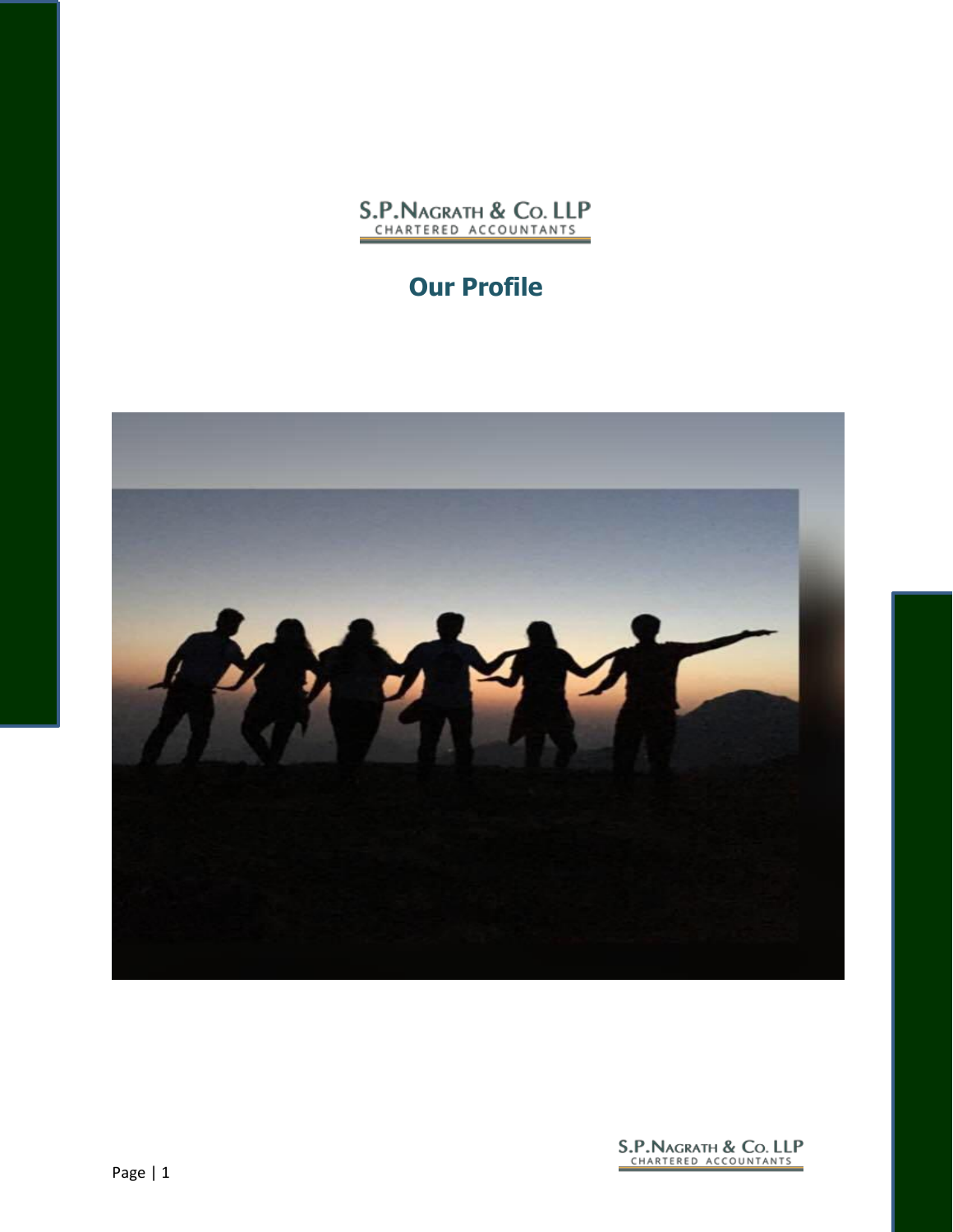**S.P.Nagrath& Co.LLP -** Amongst the leading firms of Chartered Accountants in India**,** with an experience of over six decades, we are a stronghold of talent & dedication, having our presence in New Delhi and Bangalore. Our success lies in the substantial and consistent long-term relationships we enjoy with our clients.

As it is rightly said, "The will to win, the desire to succeed, the urge to reach your full potential... these are the keys that will unlock the door to personal excellence"- **Confusius** 

Our firm is driven by integrity and high values and this forms the core of winning our client's trust, which is further strengthened through high quality and versatility of services.

With a diversified portfolio, our firm provides professional services related to Assurance, Risk Advisory, Tax Advisory, Corporate Advisory and Outsourcing to a wide range of clients.

#### **Our Values**

We have defined our values by way of excellence, credibility and commitment towards the work we perform, which in turn guides us to success. SPN aspires to be a leading professional and socially responsible firm, known for its prompt services, fairness, integrity and diligence.

At SPN, our vision spans across areas, focusing on the client, the work ethic and the growth graph. To lead by example, is the only way, and this value system filters through to every level and aspect of the partners and the teams et al. Integrity and building enduring relationships with the clients, is the axis, around which the firm's growth and all client services revolve.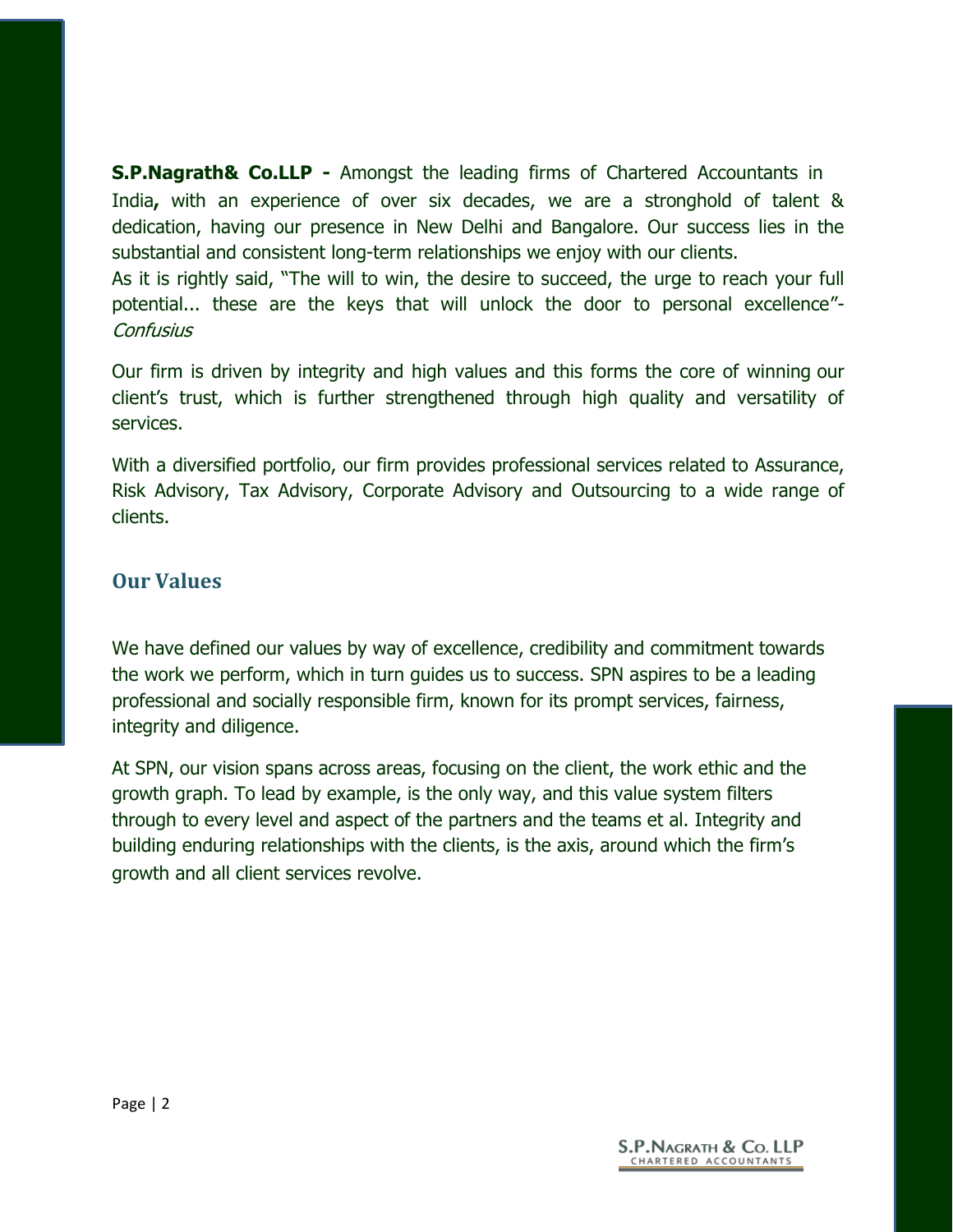## **Our Core Team**



**Mr. Manoj Nagrath** Managing Partner

Mr. Manoj Nagrath enrolled as a member of the Institute of Chartered Accountants of India in 1983. He has a rich experience of over 35 years in almost every facet of the practice relating to Direct Tax, Assurance, Transactions & Corporate Advisory, Accounting, Compliances and Arbitration. He has performed a wide range of assignments in the above areas including joint venture consulting, planning for corporates and non-residents, structuring/ re-structuring of businesses in India, strategic and business consulting, due diligence, business acquisitions and has appeared before various regulatory authorities.



**Mr. Prashant Kapoor** Senior Partner

Mr. Prashant Kapoor is a fellow member of the ICAI, enrolled since 1993 and having an experience of over two decades in the profession. He has an experience in various fields such as Audit, Accounting, Company Law matters, Taxation both Individual and Corporate, Project Financing, Banking Advisory, Loan Syndication, Joint Venture Consulting, Planning for Corporate and Non-resident Indians,

Structuring/ Re-structuring businesses in India, Strategic and Business Consulting, Due Diligence and Business Acquisitions, Financial Services and Management Consultancy to name a few.

He has performed a wide range of assignments in the above areas and also has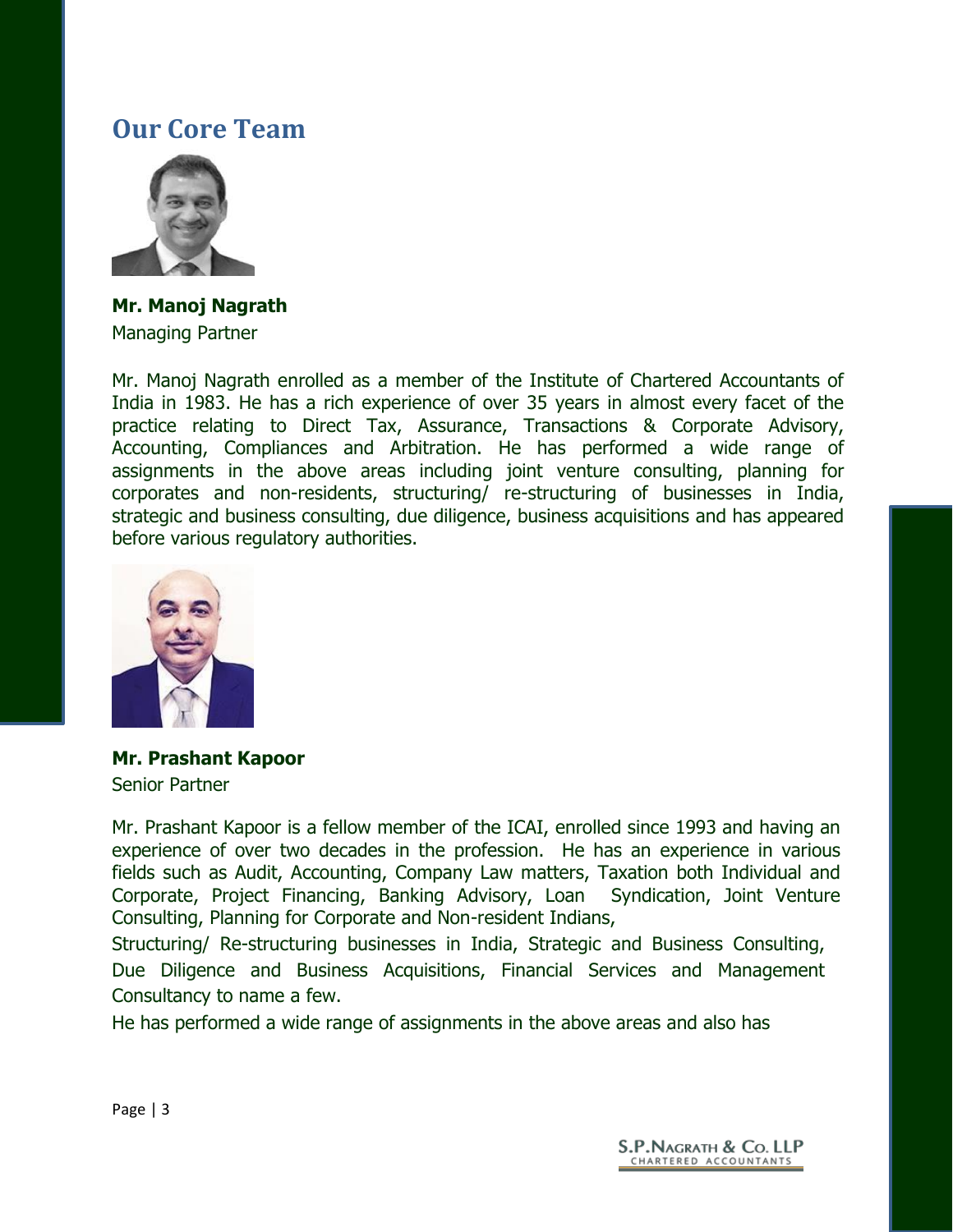experience in representing matters at the Reserve Bank of India under FEMA, and also at the Tax offices and Tax Tribunals.

He also has rich experience in administration of Trusts, NGO's and regulations under Foreign Contribution Regulation Act (FCRA).



**Mr. Rajeev Badhwar** Partner

Mr. Rajeev Badhwar enrolled as member of ICAI in 1989 having 28 years of experience in Corporate Finance, Accounts, Audits, MIS and Taxation. He has extensive experience in preparation and analysis of financial statement. He has wide experience in arranging Finance and representing matters at Tax office.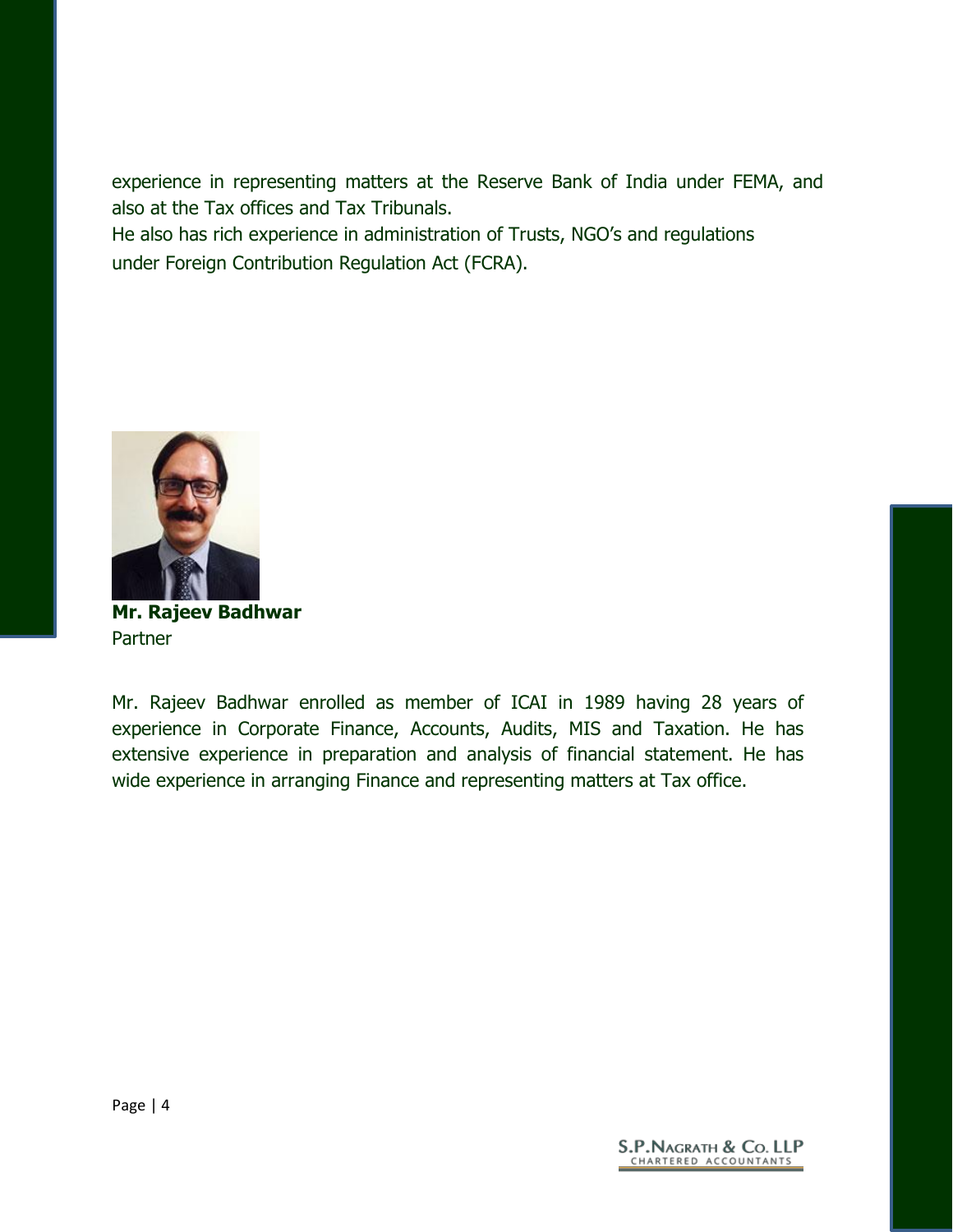# **Services**

We aim at providing prompt, consistent and quality services to our clients, and strive to support our services with the highest level of professionalism and efficiency. Upholding the highest level of professional ethics with commitment to quality is our belief, for which, we have built up a network of dedicated professionals in each field of service that we offer.

#### **Corporate Advisory**

Our team develops and offers client specific, advanced, innovative and comprehensive solutions, wherein expression of opinions based on professional standards is not required. The main objective of offering corporate advisory services is to help our clients to improve and accomplish their short and long-term objectives, which includes:

- **Transaction Advisory:** Advising on capital and financial structuring for balance-sheet management, fund raising, exit strategy, cash repatriations and business tax planning. We also carry out corporate and business restructuring which involves business consolidations and/or divestment for value accretion, unlocking value and future fund raising.
- **Due Diligence:** Our Due Diligence process goes behind the financial statements and establishes the soundness of the existing business or new business being acquired. We carry out desktop due diligence which includes the background check of the entity as well as financial and tax due diligence which involves on-site reviews and interviews with the Management.
- **Fundraising:** We provide end to end support to our clients, on buy-side and sell-side deals, from planning to closure, and help them to evaluate all of the strategic options, including post-merger integration support.
- **Valuations:** We carry out business valuation by selecting most appropriate and internationally accepted valuation technique to arrive at a fair business value, prior to accepting or making an offer. We also undertake valuation of intangible assets, purchase price allocation and ESOP.
- **Employee Stock Options:** We offer a complete range of services in the area of equity compensation to our clients by conceptualizing and designing customized stock option plans for their employees to accomplish the objectives of the client. We cover the entire life cycle of ESOPs including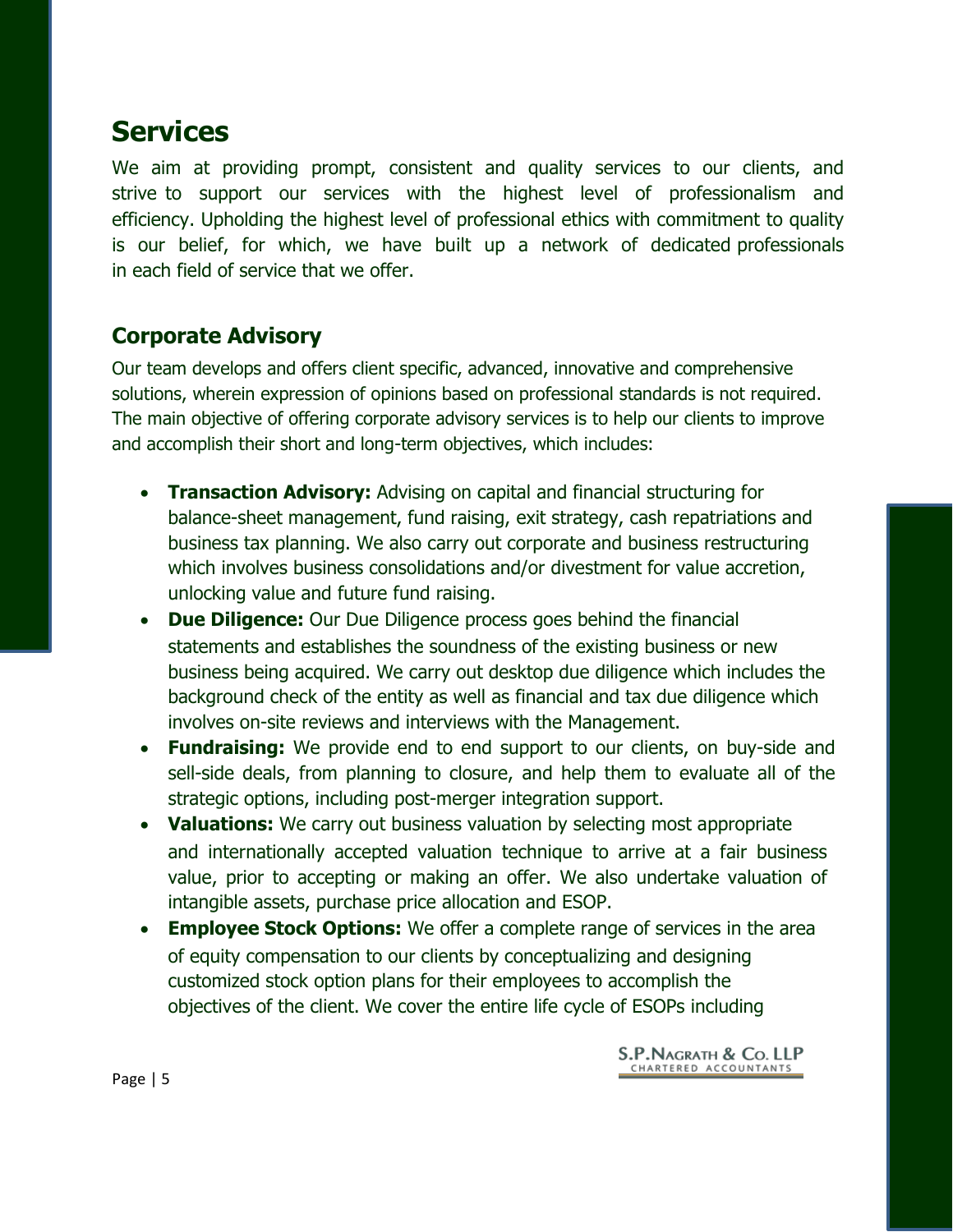conceptualization, design, documentation, management, compliance and reporting.

 **Corporate Secretarial Services:** We provide Corporate Secretarial Services to plan and set up an entity, meet statutory requirements like drafting and maintaining statutory records and do the regulatory compliances.

#### **Direct Tax Advisory**

Tax plays an important part in the entire operations of an organisation as well as an individual. Continuous development and increasing complexities in the economic environment leads legislators to bring rapid changes in tax laws. Our team is a blend of young and dynamic Chartered Accountants, which provides a full range of services in the field of taxation to assist our clients by analyzing and advising on major developments in taxation regime occurring periodically and their effect on businesses. We provide the following services in this area:

- **Compliance:** We carry out various compliance related services which include the filing of corporate and non-corporate tax returns, deposit and filing of withholding tax returns, obtaining certificates for lower deduction etc., and appearance before the authorities in case of withholding tax proceedings and other proceedings under the Income Tax Act, 1961.
- **Litigation:** We appear for regular tax assessments and also in appeals before the Commissioner (Appeals) and the Income Tax Appellate Tribunal and assist the client in case a matter goes further to the High Court.
- **Transfer Pricing** We carry out following Transfer Pricing services:
	- Preparation and filing of Accountant's Report
	- Assistance in preparation of Transfer Pricing Documentation
	- Designing and implementing compliance policies and procedures
	- Transfer Pricing Planning and Supply Chain Structuring
	- Litigation Support / Transfer Pricing Controversy Management
	- Drafting and finalizing Advance Pricing Agreements, including preparation of supporting documentation
	- Preparation of detailed Master File and CBCR reports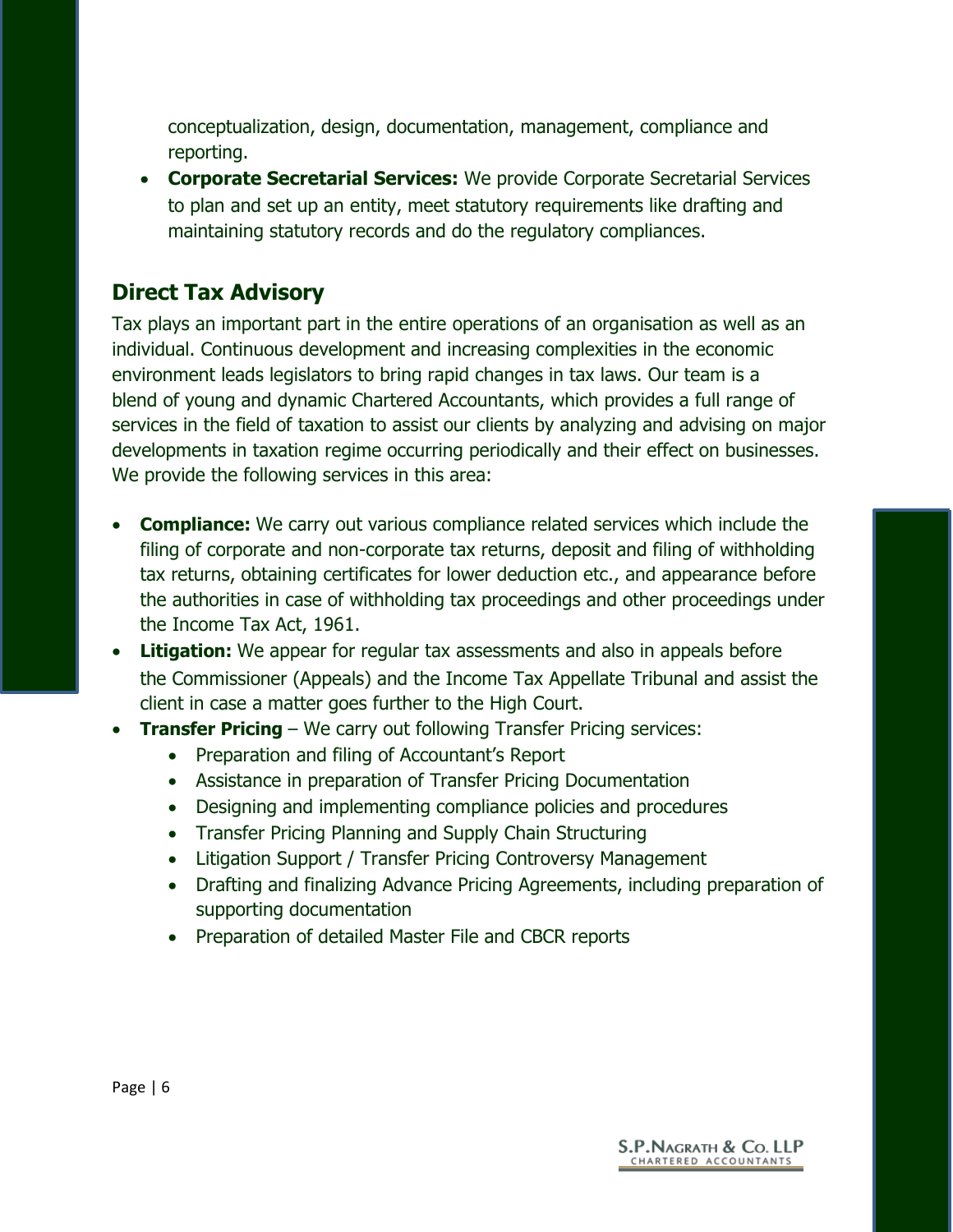- **Domestic Advisory:** We advise our clients on tax planning opportunities keeping in view the changing dynamics of Indian tax legislation. We also carry out reviews of commercial and inter-company contracts, build tax management positions and risk mitigation strategies, conduct tax due diligence, undertake tax efficiency analysis and advise on business re-organisation from a fiscal perspective.
- **International Taxation:** We advise our clients on cross-border tax structuring, double tax treaties along with foreign tax systems/implications and tax advice on inbound and outbound investment. We also help our clients in expatriate taxation.

#### **Indirect Tax**

A paradigm shift has been made in the Indirect tax set up of India with effect from 1st July 2017 with the introduction of Goods and Service Tax (GST).

GST has subsumed various indirect taxes earlier levied at the federal and state level in India, primarily including Central Excise Duty, Central Sales Tax, Service Tax, Value Added Tax and Entry Tax laws (except on few specified products). GST has impacts major functions of an organization including finance and accounting, IT, supply chain and sales and marketing, etc.

Our Indirect tax team offers the following systematized compliance services and operational support services aligned to the needs of our clients:

- Compliances as prescribed under the respective Indirect tax laws, including assistance in obtaining registrations, undertaking periodic GST compliances i.e. computation of tax liability and filing of returns; and filing and obtaining refunds from the regulatory authorities.
- GST Audit
- Advisory services which include execution of Turnkey Projects / EPC Contracts involving planning at the bidding stage, structuring of contracts, identification of tax optimization opportunities, devising the most tax efficient models and providing a comprehensive range of compliance services subsequent to the bidding stage.
- Assistance and representation in Indirect tax audits initiated by the regulatory authorities.

S.P. NAGRATH & Co. LLP CHARTERED ACCOUNTANTS

Page | 7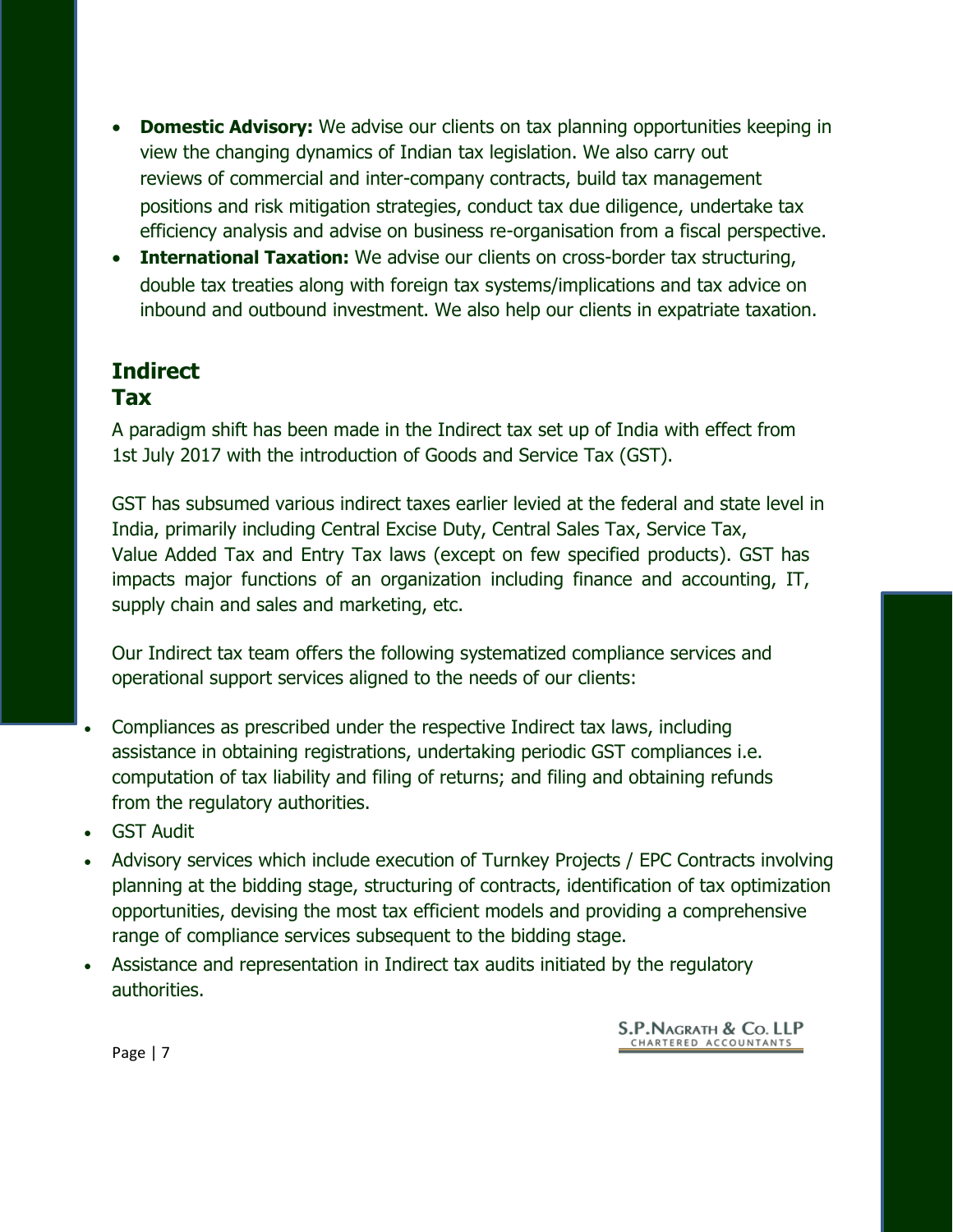- Health Check / Diagnostic Credit reviews to identify relevant tax opportunities available and optimizing the overall Indirect Tax incidence and undertaking Due diligence reviews highlighting on possible Indirect tax exposures of the concerned entity.
- Litigation Support including preparing replies /responses to show cause notices, routine inquiry letters, assessment proceedings as well as assistance in summons proceedings.
- Assistance in Customs Special Valuation Branch proceedings.

## **Audit & Assurance**

With increasing business needs and complexities, business houses need to be intrinsically strong, which requires regular assessment of their financials to adhere to best practices and comply with regulatory requirements and pronouncements. We are committed to the highest professional ethics, standards and principles. Our services include:

- **Statutory Audit:** While performing Statutory Audit, our team ensures that the financial statements present a true and fair view of the financial position and operational results, in accordance with the applicable laws and pronouncements.
- **Tax Audit and Audit of Trust and Charitable Institutions under the Income Tax Act, 1961**
- **Special Audit:** Special Audit or investigation of the financial affairs or specific areas is performed to critically review the operations at various levels of the Management to ensure sound process and effective control.
- **Compliance Audit:** While conducting the Compliance Audit, we assess whether the provisions of the applicable laws, rules and regulations made thereunder and various orders and instructions issued by the competent authorities are being complied with.
- **Special Purpose Certification**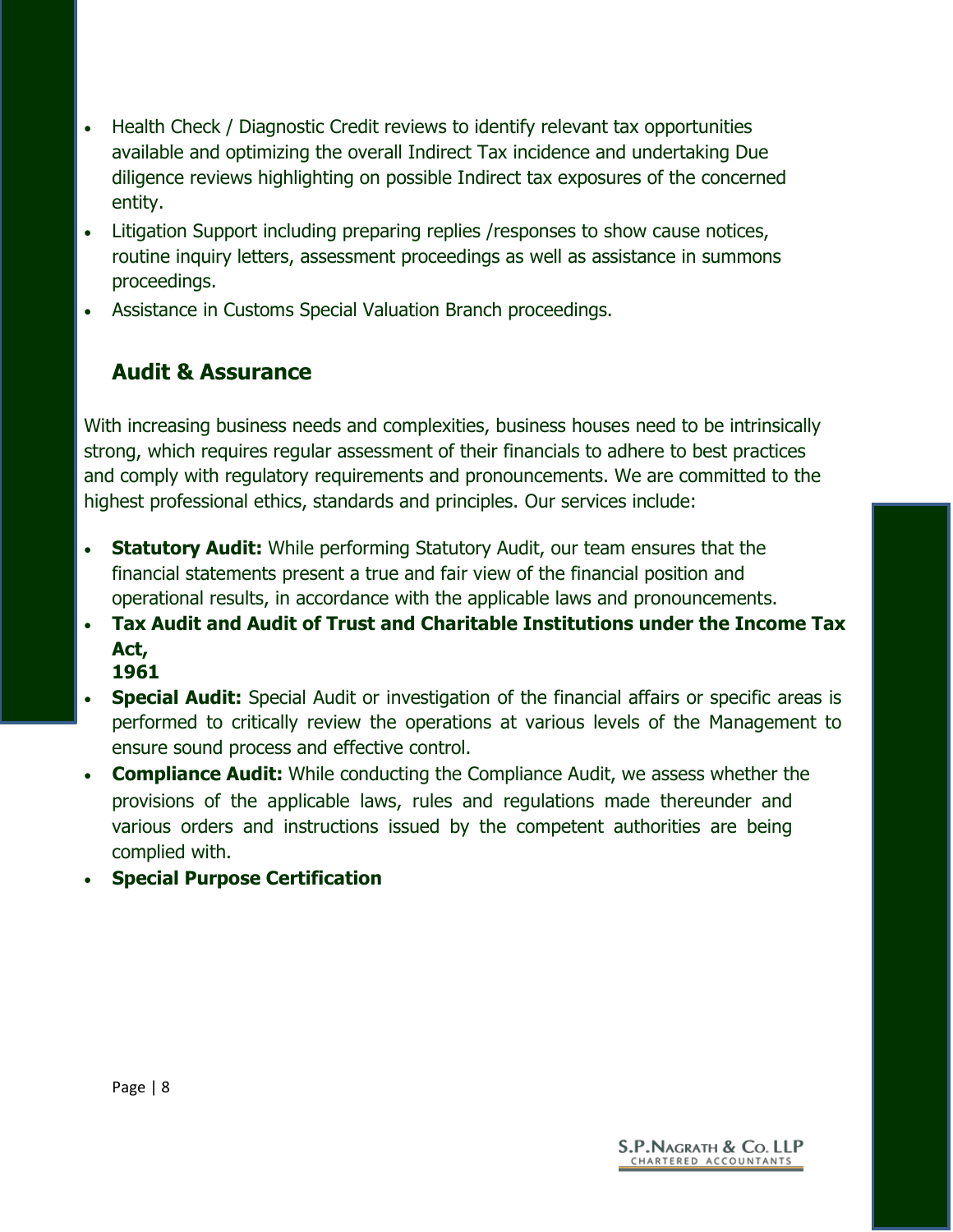### **Outsourcing**

- **Registration:** Obtaining various requisite registrations from the regulatory authorities
- **Accounting and MIS:**
	- Setting up of Bookkeeping and Accounting function and its supervision
	- Review of current reporting system to bring operational efficiency
	- Consolidation of accounts of various entities in the Group
	- Guidance and supervision of Accounting function including Accounting process review and preparation of Accounting manual
- **Payroll Processing** Our team assists in end-to-end Payroll Processing and compliance, which includes:
	- Preparation of salary structure of employees and salary processing on the monthly basis
	- Calculation and deposit of the monthly deductions as required by the law
	- Preparation and filing of monthly ECR
	- Computation and deposit of withholding tax of employees
	- Quarterly filing of withholding tax returns
	- Preparation of monthly pay slips
	- Full and final settlement for outgoing employees
	- Preparation of payroll reports and annual issue of Form 16, Certificate under Section 203 of the Income-tax Act, 1961 for tax deducted at source on salary
- **Virtual Financial Controller / CFO Services:** Business Modelling
	- Validation of data before presentation to Investors
	- Review of Books of Account and financial data before submitting to a Financial Institution for funding or to a Credit Rating Agency

Page | 9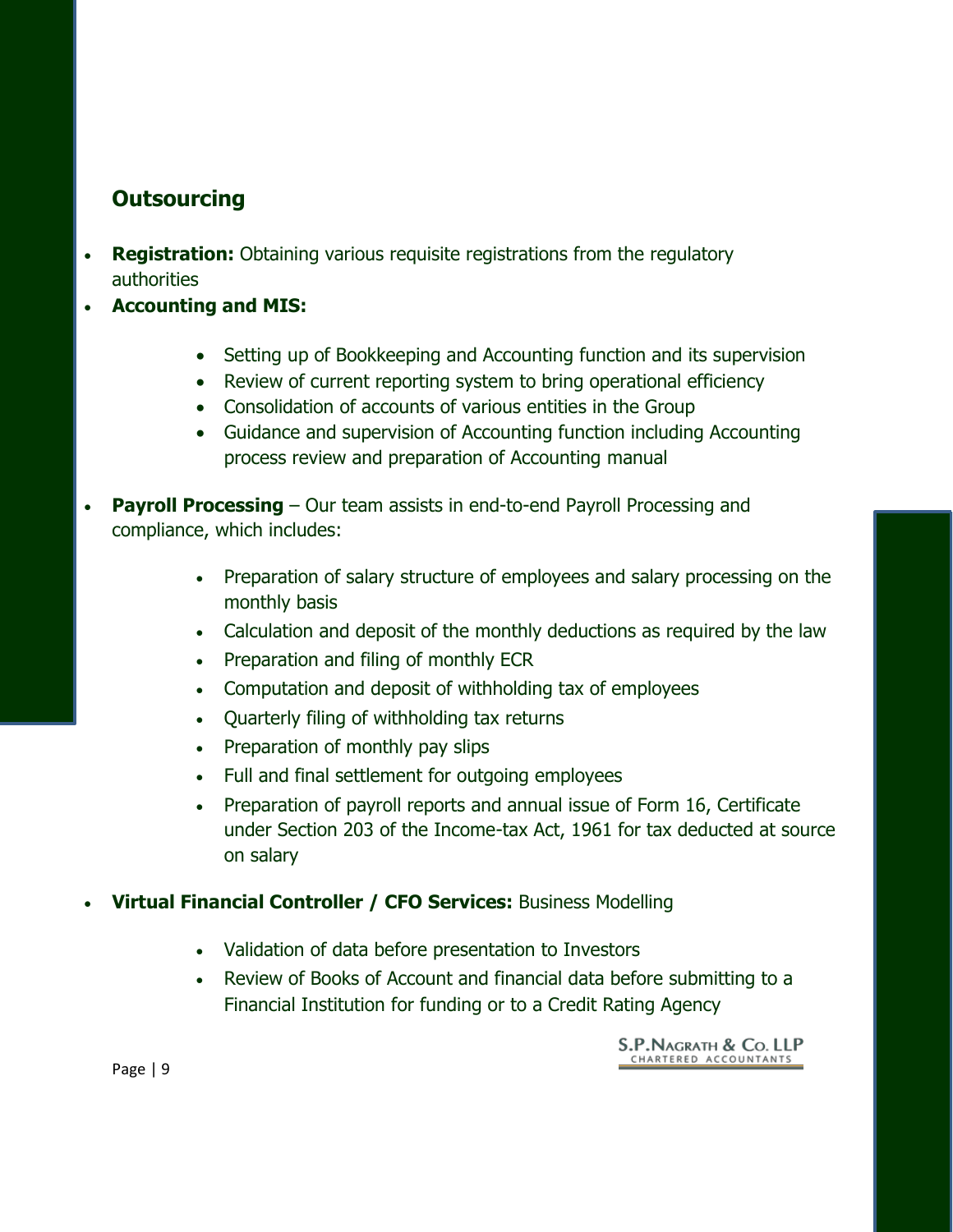• Preparation of Financial Statements: Preparation of Financial Statements in accordance with generally accepted accounting principles in India, IGAAP, IFRS and various local GAAPs of the overseas jurisdiction

# **Our Clientele**

- Agro based Industries
- Automotive
- Aviation
- Banking and Insurance/ Non-Banking Financial Institutions
- Education
- FMCG
- Healthcare
- Infrastructure (Highways/ Metro/ Power/ Energy)
- Manufacturing and Engineering
- Media and Entertainment
- Not-for-Profit Organizations/ Trusts
- Pharma
- Printing and Publishing
- Real Estate
- Telecom/ IT/ ITES
- **Textile**